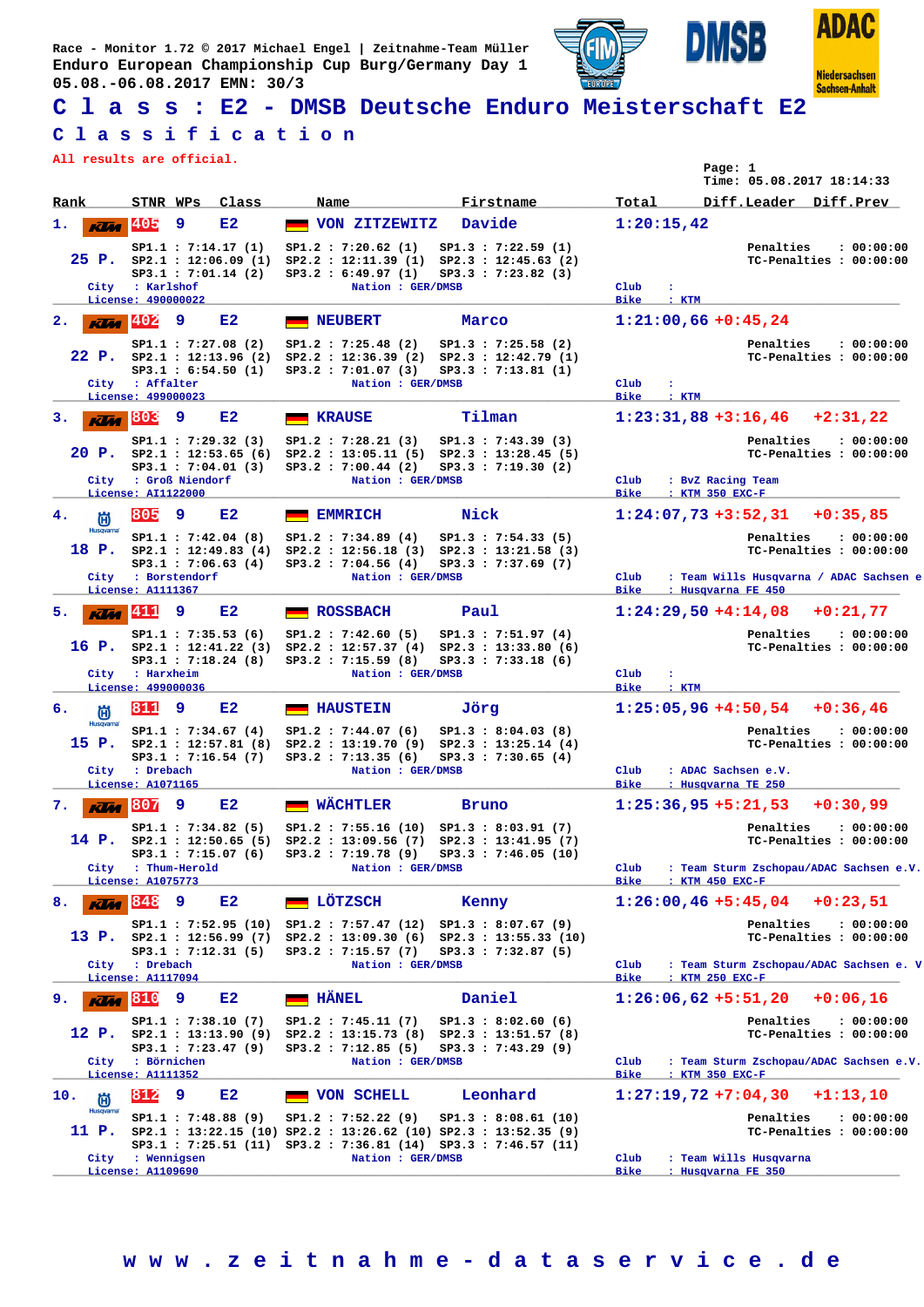**Race - Monitor 1.72 © 2017 Michael Engel | Zeitnahme-Team Müller Enduro European Championship Cup Burg/Germany Day 1 05.08.-06.08.2017 EMN: 30/3**





**Sachsen-Anhalt** 

**ISB** 

D

## **C l a s s : E2 - DMSB Deutsche Enduro Meisterschaft E2**

#### **C l a s s i f i c a t i o n**

**All results are official.**

|                                  |                                   |                |                           |                                                                                                                                                                                                                                                                                  |        |                      |                     |                                           | Page: 2 | Time: 05.08.2017 18:14:33                                       |            |
|----------------------------------|-----------------------------------|----------------|---------------------------|----------------------------------------------------------------------------------------------------------------------------------------------------------------------------------------------------------------------------------------------------------------------------------|--------|----------------------|---------------------|-------------------------------------------|---------|-----------------------------------------------------------------|------------|
| Rank                             | STNR WPs                          |                | Class                     | Name                                                                                                                                                                                                                                                                             |        | Firstname            | Total               |                                           |         | Diff.Leader Diff.Prev                                           |            |
| 11.                              | 827                               | 9              | E2                        | <b>BÜHNEMANN</b>                                                                                                                                                                                                                                                                 | Sirko  |                      |                     | $1:28:25,18+8:09,76$                      |         |                                                                 | $+1:05,46$ |
| City                             | : Mose<br>License: A1022598       |                |                           | <b>Beta</b> $SP1.1$ : 7:54.24 (11) $SP1.2$ : 7:51.77 (8)<br>$10^{\text{m} \cdot (\text{p} \cdot \text{p} \cdot \text{s})}$ sp2.1 : 13:27.90 (12) SP2.2 : 13:35.38 (11) SP2.3 : 14:04.11 (12)<br>SP3.1: 7:27.90 (13) SP3.2: 7:29.55 (11) SP3.3: 7:49.92 (12)<br>Nation : GER/DMSB |        | SP1.3 : 8:44.41 (16) | Club<br><b>Bike</b> | : Beta RR 250                             |         | Penalties<br>TC-Penalties : 00:00:00<br>: Team RB - Motorsports | : 00:00:00 |
| 12.<br>尚                         | 1823                              | 9              | E2                        | <b>HASSENPFLUG</b>                                                                                                                                                                                                                                                               |        | Andreas              |                     | $1:30:08,18+9:52,76$                      |         |                                                                 | $+1:43:00$ |
| <b>Husqvarna</b><br>9 P.         | License: A1033854                 |                | City : Ringgau-Datterode  | SP1.1: 8:01.97 (12) SP1.2: 8:09.28 (14) SP1.3: 8:39.60 (14)<br>SP2.1: 13:44.97 (14) SP2.2: 13:56.89 (13) SP2.3: 14:29.67 (13)<br>SP3.1: 7:28.87 (14) SP3.2: 7:33.87 (13) SP3.3: 8:03.06 (13)<br>Nation : GER/DMSB                                                                |        |                      | Club<br>Bike        | : Husqvarna FE 450                        |         | Penalties<br>TC-Penalties : 00:00:00<br>: Team Wills Husqvarna  | : 00:00:00 |
| 13.1                             | <b>851</b>                        | 9              | E2                        | MÜLLER                                                                                                                                                                                                                                                                           |        | Philipp              |                     |                                           |         | $1:30:46,15+10:30,73+0:37,97$                                   |            |
| City                             |                                   |                | : Schillertswiesen        | Beta SP1.1: 8:02.15 (13) SP1.2: 7:56.24 (11) SP1.3: 8:14.11 (12)<br>$8$ $T^{\text{or} \text{cycle}}$ $SP2.1$ : 13:23.23 (11) $SP2.2$ : 13:53.37 (12) $SP2.3$ : 15:07.97 (18)<br>SP3.1: 7:24.13 (10) SP3.2: 7:26.98 (10) SP3.3: 8:17.97 (18)<br>Nation : GER/DMSB                 |        |                      | Club                |                                           |         | Penalties<br>TC-Penalties : 00:01:00<br>: ADAC Nordbayern e. V. | : 00:00:00 |
|                                  | License: A1109093                 |                |                           |                                                                                                                                                                                                                                                                                  |        |                      | Bike                | : Beta RR 350                             |         |                                                                 |            |
| 14.<br>尚<br><b>Husqvarna</b>     | 830                               | 9              | E2                        | <b>TÄNZER</b>                                                                                                                                                                                                                                                                    | Rene   |                      |                     |                                           |         | $1:31:38,93+11:23,51+0:52,78$                                   |            |
| 7 P.                             |                                   |                |                           | SP1.1: 8:06.50 (16) SP1.2: 8:20.03 (16) SP1.3: 8:37.14 (13)<br>SP2.1: 13:53.32 (15) SP2.2: 14:03.40 (14) SP2.3: 14:34.94 (14)<br>SP3.1: 7:49.77 (18) SP3.2: 7:54.06 (19) SP3.3: 8:19.77 (19)                                                                                     |        |                      |                     |                                           |         | Penalties<br>$TC-Penalties: 00:00:00$                           | : 00:00:00 |
| City                             | : Cavertitz<br>License: A10270110 |                |                           | Nation : GER/DMSB                                                                                                                                                                                                                                                                |        |                      | Club<br><b>Bike</b> | : Husqvarna FE 350                        |         | : Team Wills Husqvarna                                          |            |
| 15.<br>尚                         | 833                               | 9              | E2                        | <b>DOMAGALA</b>                                                                                                                                                                                                                                                                  |        | Michael              |                     |                                           |         | $1:31:57,33+11:41,91+0:18,40$                                   |            |
| <b>Husqvarna</b><br>6 P.         |                                   |                |                           | SP1.1: 8:18.30 (19) SP1.2: 8:14.57 (15) SP1.3: 8:40.23 (15)<br>SP2.1: 13:57.01 (16) SP2.2: 14:15.81 (15) SP2.3: 14:54.92 (16)<br>SP3.1: 7:49.39 (17) SP3.2: 7:39.76 (15) SP3.3: 8:07.34 (16)                                                                                     |        |                      |                     |                                           |         | Penalties<br>TC-Penalties : 00:00:00                            | : 00:00:00 |
| City                             | : Zschopau<br>License: A1150976   |                |                           | Nation : GER/DMSB                                                                                                                                                                                                                                                                |        |                      | Club<br><b>Bike</b> | : ADAC Sachsen e.V.<br>: Husqvarna FE 450 |         |                                                                 |            |
| 16.<br>倘                         | 834                               | 9              | E2                        | <b>IRMSCHER</b>                                                                                                                                                                                                                                                                  |        | Patrick              |                     |                                           |         | $1:32:39,09$ +12:23,67 +0:41,76                                 |            |
| <b>Husqvarna</b><br>5 P.<br>City |                                   |                | : Erlau OT Schweikershain | SP1.1: 8:03.18 (14) SP1.2: 8:21.88 (18) SP1.3: 8:58.68 (18)<br>SP2.1: 13:59.17 (17) SP2.2: 14:33.09 (17) SP2.3: 15:04.57 (17)<br>SP3.1: 7:43.55 (15) SP3.2: 7:47.71 (17) SP3.3: 8:07.26 (15)<br>Nation : GER/DMSB                                                                |        |                      | Club                |                                           |         | Penalties<br>TC-Penalties : 00:00:00<br>: Team Sturm Zschopau   | : 00:00:00 |
| $K$ $K$ $4$ 612<br>17.           | License: A1097268                 | 9              | E2                        | GRIMM                                                                                                                                                                                                                                                                            | Mario  |                      | <b>Bike</b>         | : Husqvarna TE 250                        |         | $1:33:28,46$ +13:13,04 +0:49,37                                 |            |
| 4 P.<br>City                     | : Hasenmoor<br>License: 499500034 |                |                           | SP1.1: 8:04.91 (15) SP1.2: 8:25.10 (19) SP1.3: 8:44.95 (17)<br>SP2.1: 14:03.18 (19) SP2.2: 15:16.21 (20) SP2.3: 15:17.55 (19)<br>SP3.1: 7:47.49 (16) SP3.2: 7:43.91 (16) SP3.3: 8:05.16 (14)<br>Nation : GER/DMSB                                                                |        |                      | Club<br>Bike        | ÷<br>$:$ KTM                              |         | Penalties<br>TC-Penalties : 00:00:00                            | : 00:00:00 |
| 18.<br><b>KUM</b>                | 831                               | 9              | E2                        | <b>DECKER</b>                                                                                                                                                                                                                                                                    | Thomas |                      |                     |                                           |         | $1:34:31,46+14:16,04$ +1:03,00                                  |            |
| 3 P.                             |                                   |                |                           | SP1.1: 8:28.24 (21) SP1.2: 8:49.51 (20) SP1.3: 9:07.22 (19)<br>$SP2.1 : 14:28.73 (21) SP2.2 : 14:34.19 (18) SP2.3 : 14:47.32 (15)$<br>SP3.1: 8:09.84 (21) SP3.2: 7:53.90 (18) SP3.3: 8:12.51 (17)                                                                                |        |                      |                     |                                           |         | Penalties<br>TC-Penalties : 00:00:00                            | : 00:00:00 |
| City                             | License: A1100723                 | : Schmannewitz |                           | Nation : GER/DMSB                                                                                                                                                                                                                                                                |        |                      | Club<br>Bike        | : KTM Team Musch<br>: KTM 250 EXC         |         |                                                                 |            |
| $19.$ KUM                        | 815                               | 9              | E2                        | <b>KRADORF</b>                                                                                                                                                                                                                                                                   | Martin |                      |                     |                                           |         | $1:36:54,40+16:38,98$ +2:22,94                                  |            |
| 2 P.<br>City                     | : Pörsdorf                        |                |                           | SP1.1: 8:07.56 (17) SP1.2: 8:02.02 (13) SP1.3: 8:13.30 (11)<br>SP2.1: 13:29.31 (13) SP2.2: 14:19.21 (16) SP2.3: 14:02.40 (11)<br>SP3.1: 7:26.81 (12) SP3.2: 7:30.89 (12) SP3.3: 7:42.90 (8)<br>Nation : GER/DMSB                                                                 |        |                      | Club                | ÷                                         |         | Penalties<br>TC-Penalties : 00:08:00                            | : 00:00:00 |
|                                  | License: AI1117288                |                |                           |                                                                                                                                                                                                                                                                                  |        |                      | Bike                | : KTM 350 EXC-F                           |         |                                                                 |            |
| 20.<br><b>KUM</b>                | 840                               | 9              | E2                        | <b>VAN EKRIS</b>                                                                                                                                                                                                                                                                 | Jarno  |                      |                     |                                           |         | $2:06:51,41+46:35,99$ +29:57,01                                 |            |
| 1 P.<br>City                     | : Zaandam<br>License: 127740      |                |                           | SP1.1: 8:19.77 (20) SP1.2: 8:55.13 (21) SP1.3: 9:52.32 (20)<br>SP2.1 : 14:01.24 (18) SP2.2 : 15:34.48 (21) SP2.3 : 16:47.84 (20)<br>SP3.1: 7:50.27 (19) SP3.2: 8:17.77 (20) SP3.3: 9:12.59 (20)<br>Nation : GER/DMSB                                                             |        |                      | Club<br>Bike        | ÷<br>: KTM 450 EXC                        |         | Penalties<br>TC-Penalties : 00:28:00                            | : 00:00:00 |